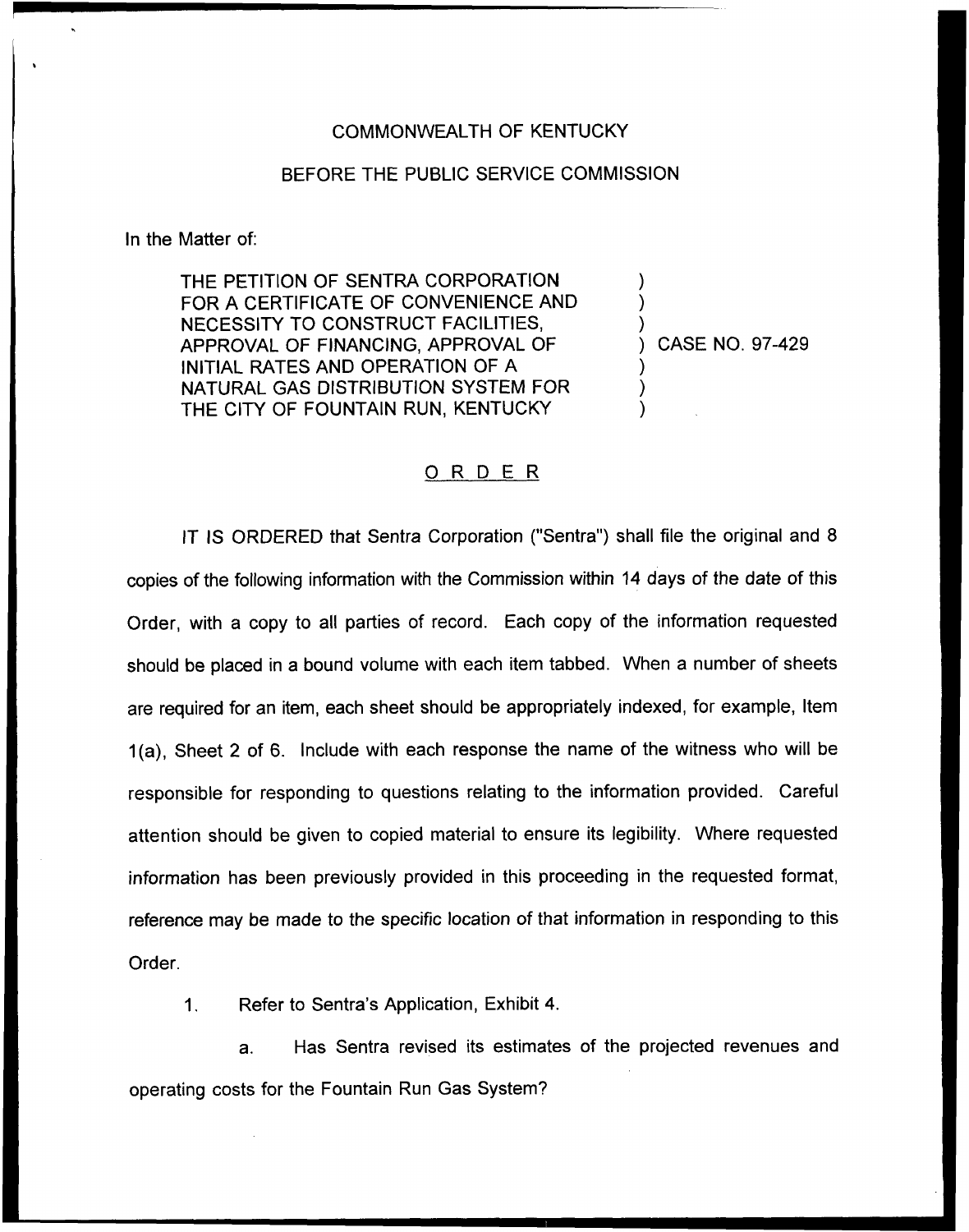b. If yes, provide the revised estimates and state the reasons for these revisions.

 $2.$ Provide a current corporate organization chart for Sentra. This chart shall, inter alia, list all Sentra employees, identify these employees' positions, and describe their responsibilities. This chart shall further identify those employees who will be responsible for the operation and management of the Fountain Run Gas System and their responsibilities.

3. a. Provide an operating statement for Sentra for calendar year 1997.

b. Provide a balance sheet for Sentra for calendar year 1997. This balance sheet shall include, inter alia, Sentra's assets and other debits and equity capital and liabilities.

4. Refer to Sentra's Response to Request for Information, Item 1, and Sentra's Petition for Rehearing, Exhibit 2.

a. Do the referenced documents contain all provisions of Sentra's Articles of Incorporation that are currently in effect?

b. If no, provide all other documents which contain currently effective provisions of Sentra's Articles of Incorporation.

5. At page 2 of its Application, Sentra states that "[d]ue to the relatively small amount of capital required to install the gas system it will be funded from equity investment."

a. Define "equity investment."

-2-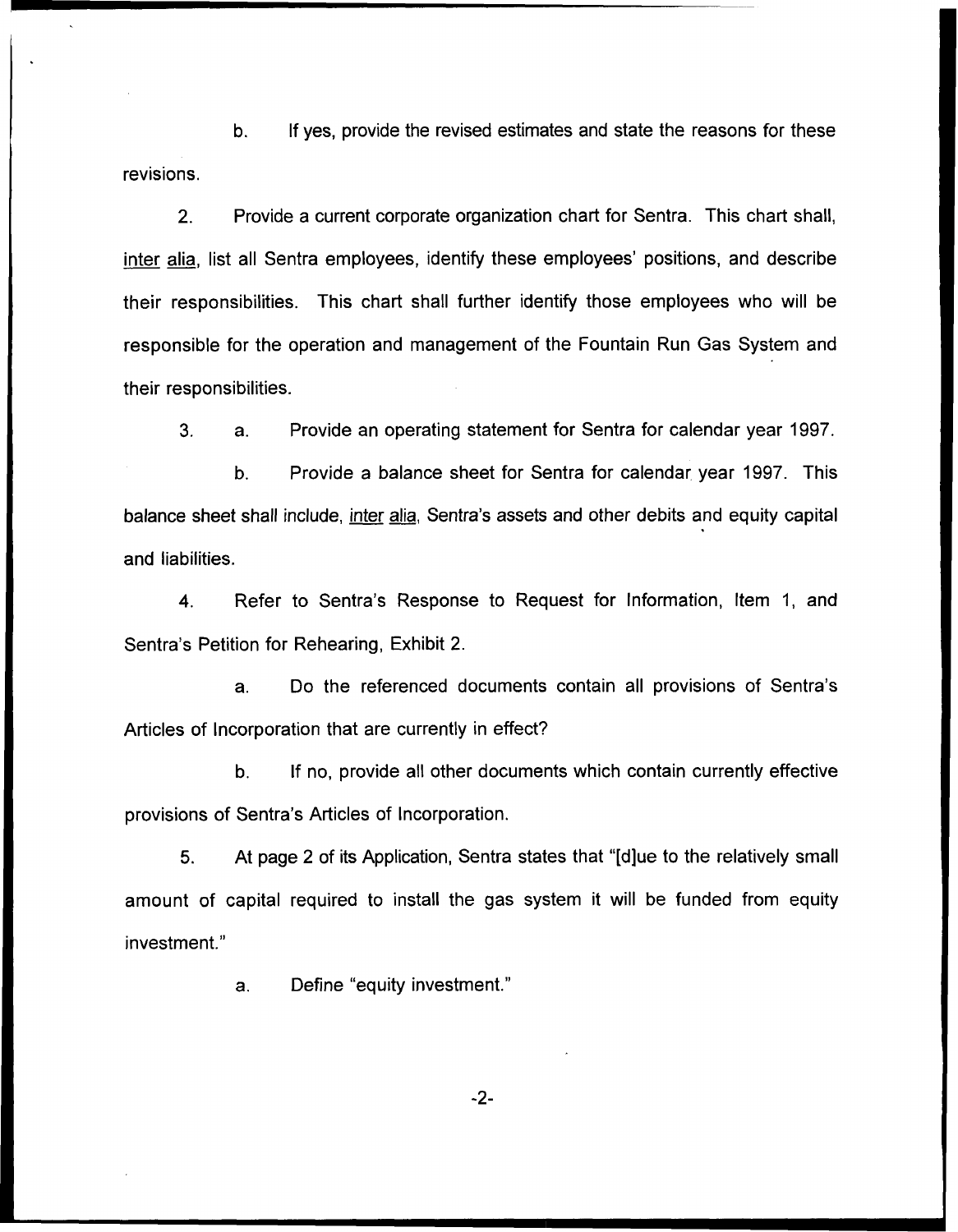b. Identify the equity investors and the amount of equity that each will provide.

c. For each person or entity listed in Sentra's Response to Item 5(b), identify all other utility-related operations in which he or she is involved and describe the extent of that involvement.

6. a. Describe the extent of Sentra's affiliation, if any, with Daughtery Petroleum, lnc.

b, Describe the extent of Sentra's affiliation, if any, with Alaska Apollo Resources, Inc.

7. Refer to Sentra's Application, Exhibit 4.

a. For each operating expense listed, explain how the estimated expense level was derived. Include with the response all workpapers and supporting documents used and state all assumptions upon which the estimate is based.

b. For any expenses which are allocated:

(1) Identify the entity with whom the cost is shared.

(2) Describe the methodology used to make the allocation.

(3) Explain why the chosen allocation methodology is reasonable.

c. (1) Based upon its estimated operating costs, how many persons will Sentra employ to operate and manage the Fountain Run Gas System?

(2) If more than one person will be employed, provide the wage and associated costs for each employee. If employee wages represent a shared or allocated cost, provide the information requested in Item 7(b).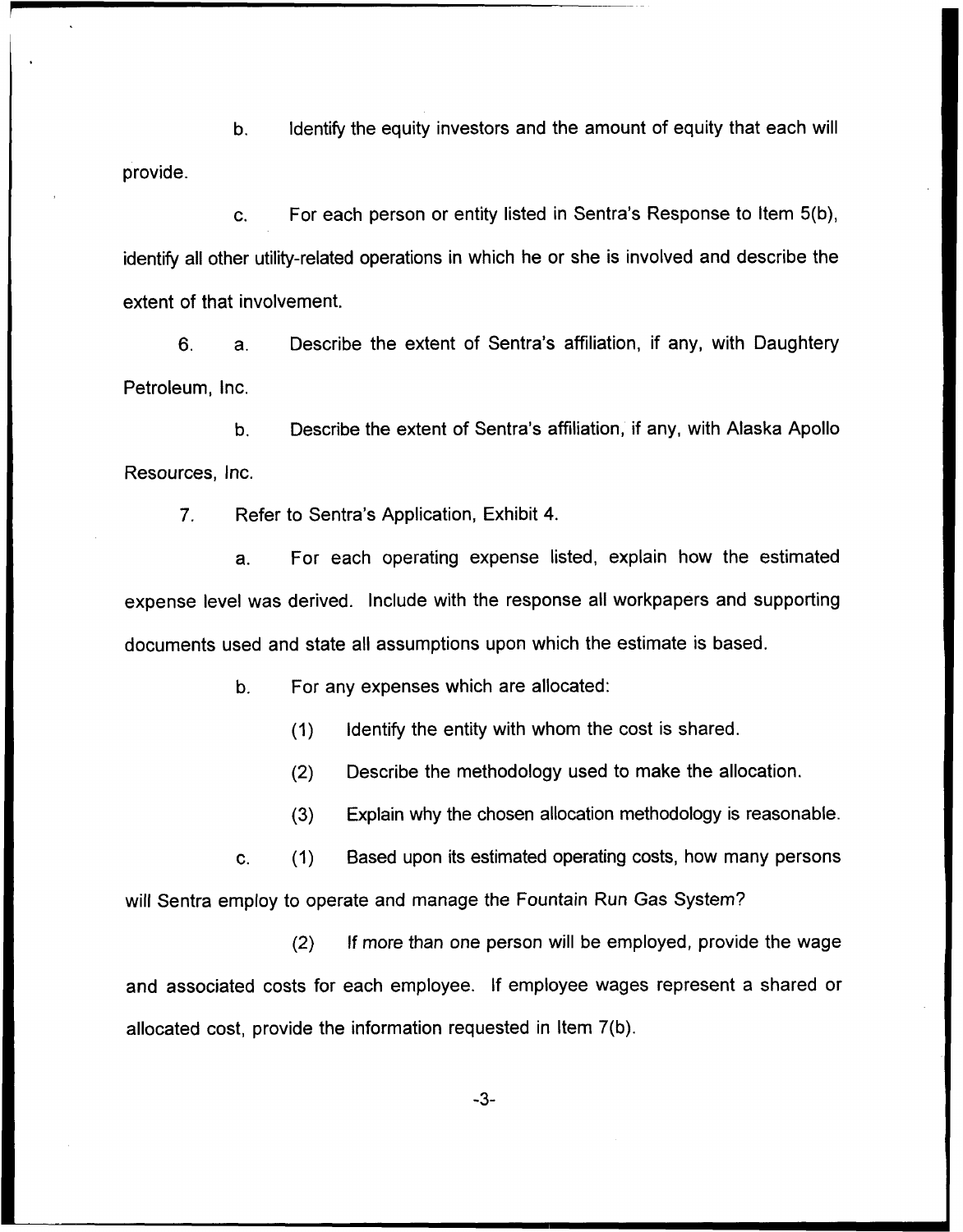8. Refer to Sentra's Application, Exhibit 5. For each unit price listed, explain how that price was determined. Provide all supporting workpapers and related documents and state all assumptions and estimates used.

9. Provide a depreciation schedule for the proposed utility plant.

10. What level of return on equity did Sentra use when developing its initial rates?

11. a. Provide a construction schedule for the proposed project.

b. State the date when the proposed gas system is expected to begin operations.

12. a. Does Sentra have an agreement with Clay Gas Utility District for the services that the District will provide?

b. (1) If yes, provide the agreement.

(2) If no, state how the \$1.00 charge was determined.

c. VVhat type of entity (e.g. private corporation, governmental unit) is the Clay Gas Utility District?

ls the Clay Gas Utility District affiliated with Sentra? If yes, explain  $\mathsf{d}$ . the nature of the affiliation.

e. What services will the Clay Gas Utility District be providing to Sentra?

13. a. What consideration, if any, did Sentra give to using the Columbia Gulf Pipeline as its source of supply'

-4-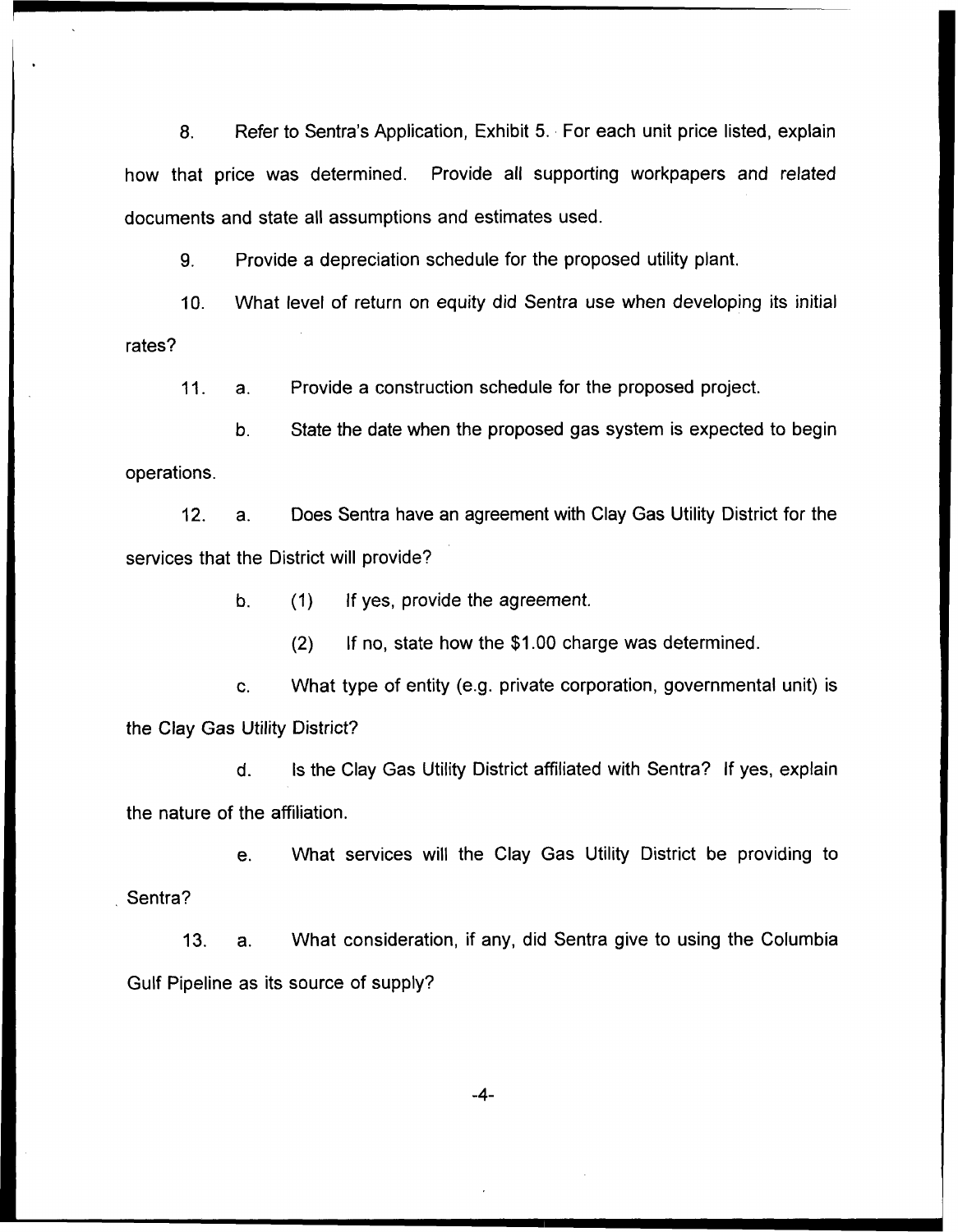b. Why did Sentra not use the Columbia Gulf Pipeline as its source of supply?

c. Provide all documents in which Sentra discussed the Columbia Gulf Pipeline as a source of supply for the Fountain Run Gas System. These documents should include all correspondence with Columbia Gulf Pipeline.

14. Provide all correspondence with the Clay Gas Utility District regarding service to the proposed Fountain Run Gas System.

 $15.$ Provide all documents in which Sentra discussed the Texas Eastern  $a<sub>1</sub>$ Pipeline as a source of supply for the Fountain Run Gas System.

b. Provide all correspondence with Texas Eastern regarding service to the proposed Fountain Run Gas System.

16. a. From whom will Sentra be acquiring natural gas?

b. Provide the contracts that form the basis for the \$2.95 per dth cost of gas and the \$1.00 transportation charge.

17. Refer to Sentra's Application, Exhibit No. 4. Why does the calculation of projected revenue from residential and commercial customers for 1998 not include customers served from the 3-inch polyethylene ("PE") supply line when other revenue projections include revenue from these customers'?

18. Refer to Sentra's Application, Exhibit No. 4.

a. For what is the monthly meter charge of \$50?

b. To whom is this charge paid?

 $-5-$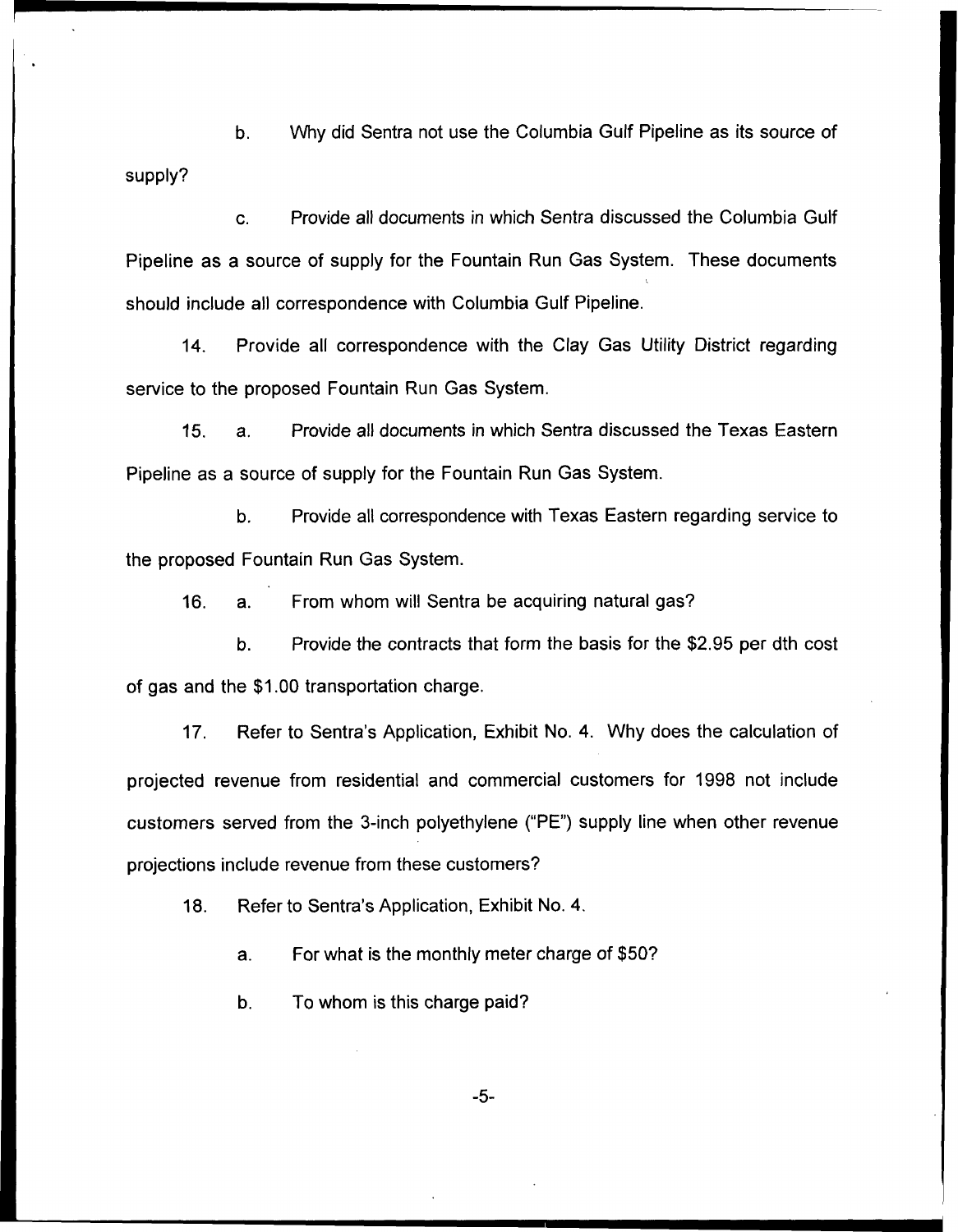c. If paid to the same entity that is charging \$1.00 per dekatherm for transportation service, explain why this charge is paid?

19. Refer to Sentra's Application, Exhibit No. 4.

a. VVhy are revenues from monthly customer charges calculated twice?

b, VVhy is there no inclusion of revenues from the proposed \$10.00 industrial customer charge in Total Revenues?

c. Are customers to be served from the 3" PE line included in revenues from customer charges? If not, should they be?

20. a. What is the basis for the estimate of natural gas customers for the first three years of operation?

b. Did Sentra conduct prospective customer interviews or surveys? If yes, provide the results of these interviews or surveys.

c. What is the estimated number of customers on the Fountain Run Gas System after 10 years of operation?

21. a. VVhy is Cagle's Broiler Houses classified as an industrial customer instead of residential/commercial?

b. Will it be considered as more than one customer? If yes, how many?

22. Provide cost support for the proposed \$5,00 and \$10.00 customer charges.

23. Why is a \$3.00 per month per customer meter reading and billing expense set out separately in operating expenses when a customer charge is proposed?

24. Why is Sentra proposing to bill its customers in dekatherms instead of Mcf?

25. a. What is the design capacity for the proposed main gas supply line?